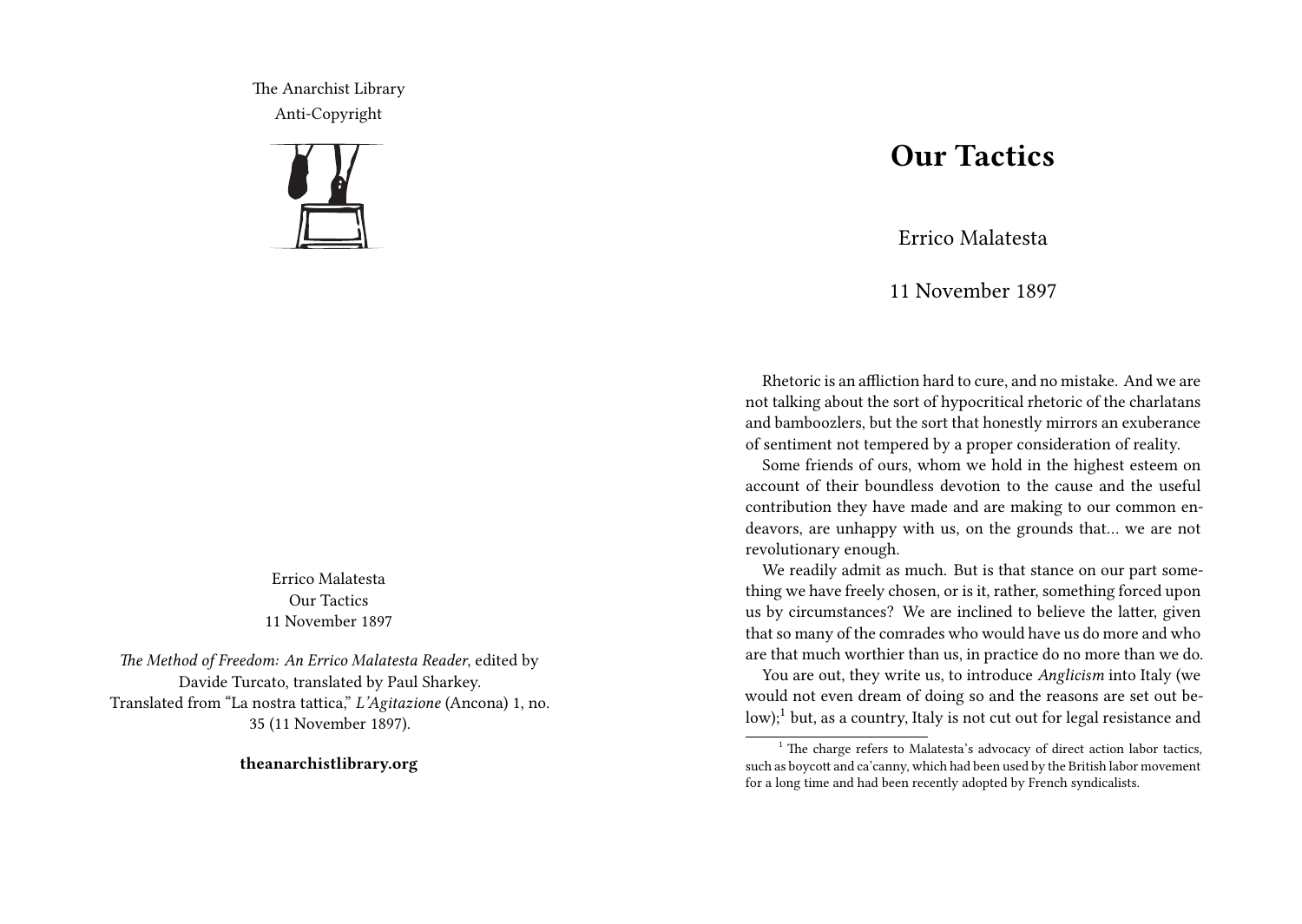slow-moving organizations. "Even if legal resistance could achieve anything of note, it would promptly *degenerate* into rebellions and upheavals, for the Italian people knows no middle way: it being the lamb or the tiger." What! A lamb if you must, but a tiger? We shall let it go, having no wish to offend tigers. For two or three dozen years we have been going around saying such things and each time we made to take to the streets or go out into the countryside, we were lucky if we could muster fifteen people!

Your paper-and-chatter agitation (they mean the one against *domicilio coatto*) is pointless; if the law does not get passed it will be because of backstairs parliamentary intrigues rather than because of any agenda of yours. "We cannot fathom how on earth the *domicilio coatto* issue could have become the stuff of backstairs parliamentary horse-trading, had the people not done a little protesting and some parliamentary parties not been made to realize that voting the law through might have been dangerous; it is certainly not out of any genuine love of liberty that the likes of Zanardelli and Rudinì would have found fault with this freedom-killing project!<sup>2</sup> But we agree entirely that the present campaign is a paltry affair and paltrier still the part we play in it; but what are we to do if others refuse and we are not strong enough to do more?

The need would be for noisy, impressive, threatening public demonstrations; if, they write us, demonstrations like the one the shopkeepers organized in Rome were to be mounted simultaneously in twenty or thirty Italian cities, then something might be

<sup>2</sup> Antonio di Rudinì was the Italian prime minister. Giuseppe Zanardelli was the president of the chamber of deputies and, as of December 1897, the minister of justice in Rudinì's new cabinet. *Domicilio coatto* (forced residence) had been in use for years in Italy. Its use was extended by exceptional laws, introduced by Prime Minister Francesco Crispi in 1894. In 1897, a new bill was proposed that meant to make *domicilio coatto* part of the permanent legislation, *de facto* introducing deportation for political reasons as an ordinary procedure.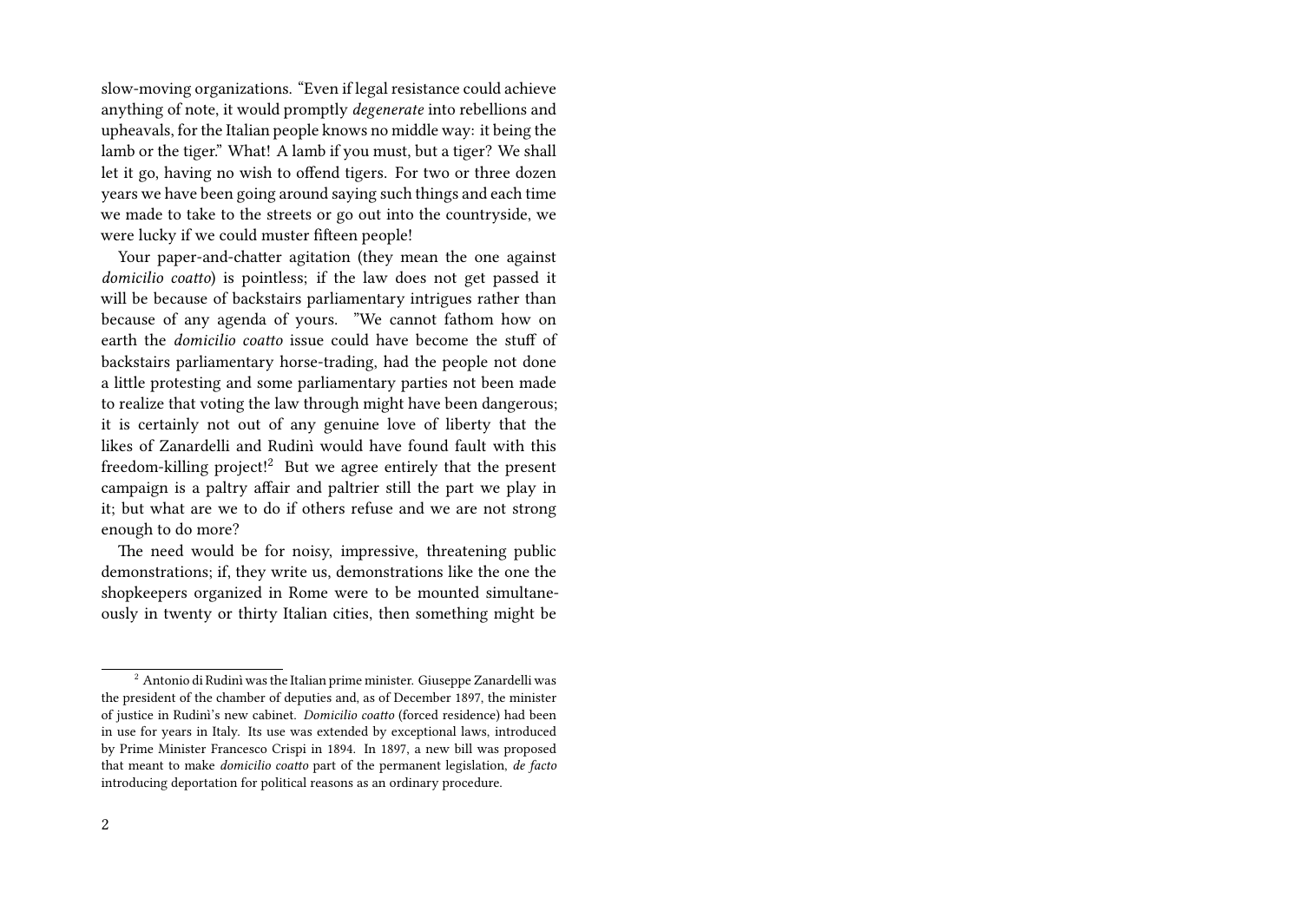achieved.<sup>3</sup> Agreed, but one would need to be in a position to do that – or otherwise, have the patience to work away and wait until one can pull it off.

If only the peasants of Molinella had…whatever you like, but the peasants did not, and none of our critics (among whom there are some who did have the material means) stepped in to do it for them.<sup>4</sup> And this is not to put them down, for we are convinced that, had they stepped in, they would have succeeded only in having themselves arrested as *agents provocateurs*. In order to reach out to strikers and harness the strike for the advantage of our propaganda and steer it in a direction we think best serves the workers' cause, one would need to have had some involvement in the preparations for the strike or at least have previously mounted propaganda in the area and won the people's sympathy; rather than showing up at the eleventh hour, knowing no one and known to none.

In short, the counsel received from our friends is what all of us have been doing, or trying to do, for many a long year, without getting anywhere; and if our reputation is still good and we still have the potential to do better, this is simply because we have always paid the price. We do not intend to travel, over and over for all eternity, roads that might be summed up like this: six months of quiet activity, followed by a few microscopic uprisings—or, more often, mere threats of uprisings—then arrests, flights abroad, interruption of propaganda, disintegration of the organization… Just to start the whole thing all over again two or three years further down the line.

We are now convinced (and it took some time!) that before one can do, one must have the strength to do; and if it takes time to

<sup>3</sup> On 11 October 1897, a demonstration against taxes promoted by the Roman shopkeepers turned into a street riot, during which a young worker was killed and many people wounded by the police.

<sup>&</sup>lt;sup>4</sup> Molinella, near Bologna, was a labor stronghold. Earlier that year, its paddy workers had won a labor dispute after a forty-day strike that had prompted the government to dispatch ten thousand soldiers to the area.